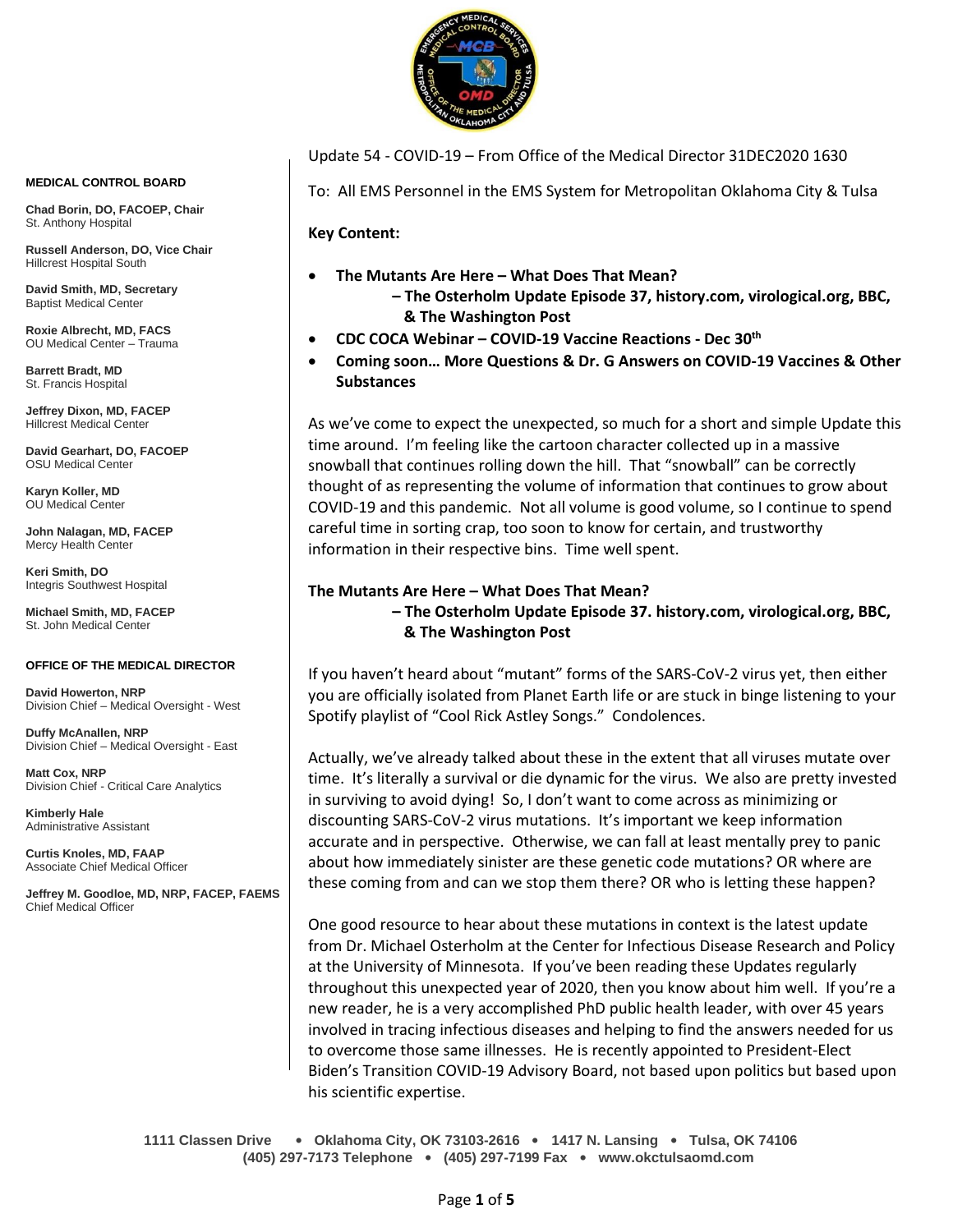In this latest episode (release date December 23) from Dr. Osterholm, he shares his thoughts about SARS-CoV-2 mutations, specifically two of them, one identified in the United Kingdom and one identified in South Africa. Even since December 23<sup>rd</sup>, we've learned more about the mutation virus, also called a variant of the originally sequenced SARS-CoV-2 virus in Wuhan City, China. In fact, the "normal" SARS-CoV-2 virus we think of today isn't even the genetic sequence identified in China; it's one that was identified from Europe. Part of what we have learned about this latest mutations is that has been identified as present in Colorado and California in citizens that have no traceable travel or contact to the United Kingdom. I'm not surprised at all when considering other related facts. Let's talk about those after I first share the link to Dr. Osterhom's podcast: [https://www.cidrap.umn.edu/covid-19/podcasts-webinars/episode-37.](https://www.cidrap.umn.edu/covid-19/podcasts-webinars/episode-37) This is 1 hour and 2 minutes well invested. Remember it doesn't all have to be listened to at once. These podcasts can also be found on [Apple Podcasts,](https://podcasts.apple.com/us/podcast/the-osterholm-update-covid-19/id1504360345) [Spotify,](https://open.spotify.com/show/0ymlroFYVlSAnoq0uqECGx) [Google Play](https://play.google.com/music/listen#/ps/I3fioaqqcke5hdct6rzyryvyysa) and now on [YouTube](https://www.youtube.com/c/OsterholmUpdateCOVID19) as well.

Perhaps you have had a recent thought about what are the British trying to inflict upon the rest of the world. If so, I have too, but my answer to that question is not anything evil, rather it is that some very smart Brits are helping us to recognize important mutation information. There exists a worldwide web-based repository where viral scientists that decode a virus can then share that specific genetic sequencing for other scientists to see what genetic sequences are being found and where they are being found. This helps to track the spread of specific virus mutations as well as to develop therapies against such viruses. This has been in place long before this viral pandemic and is part of the equation of how our influenza vaccination contents are decided yearly. Now, of course, the same resource is being used to track the SARS-CoV-2 virus.

But… quantity of quality data in this viral sequencing resource is important. There is no doubt that SARS-CoV-2 viruses are rampant across the United States. For matter, this virus is rampant across the world, hence the use of "pandemic" to describe it. So, how is the United States doing in genetic sequencing (aka decoding) the virus and its mutations? Well, not so well. Dr. Osterholm shares this insight in Episode 37: From Dec 1<sup>st</sup> - Dec 23<sup>rd</sup> (or at least whenever he recorded Episode 37), the United Kingdom scientists uploaded 3,774 genetic codes to this world database. In comparison, the United States scientists uploaded 37. That's not a typo. Yes, just one fact comparing two numbers, but given that, is it any surprise we have fallen into the use of the phrases "UK variant" or "UK mutation" about this coronavirus? There's an old, and true, saying in medicine that you cannot diagnose what you do not consider a possibility and then search to find. Same applies to viral genetic sequencing.

What does all this mean? Well, it means that all the buzz in the media these past several days isn't about anything brand new. It's just recently discovered, but likely a mutation that has been around for what some very educated folks think are a few months. This mutation gets press because it does seem, though not fully proven to be accurate, that there is easier person to person transmission of this form of the SARS-CoV-2 virus, technically termed lineage B.1.1.7, than the earliest forms of the virus. We have yet to see worsening severity of COVID-19 due to it, but not fully proven yet. Time, and collecting relevant data, will help to find those certain answers.

For those that are interested in history and how easily it can be twisted or lost, it's quite easy to make a comparison of this "UK variant" to the "Spanish flu of 1918." You would be quite reasonable in assuming the influenza pandemic a century plus ago started in Spain given that widely used term. That must be why they called it the Spanish flu, right? If you consider Kansas, America part of Spain, you would be correct. You'll find this quick to read resource informative: <https://www.history.com/news/why-was-it-called-the-spanish-flu> Please keep in mind that the UK was just the first place to discover this B.1.1.7 genetic sequence. I'd play the odds it came from somewhere else, only to be discovered in the UK. And now, the Brits are the equivalent of the Spaniards of 1918 it seems.

Here's some resources I've found helpful to my own understanding of this B.1.1.7 variant:

From the British Broadcasting Corporation[: https://www.bbc.com/news/health-55388846](https://www.bbc.com/news/health-55388846)

From virological.org, a short, formal scientific paper on identifying this variant: [https://virological.org/t/preliminary-genomic](https://virological.org/t/preliminary-genomic-characterisation-of-an-emergent-sars-cov-2-lineage-in-the-uk-defined-by-a-novel-set-of-spike-mutations/563)[characterisation-of-an-emergent-sars-cov-2-lineage-in-the-uk-defined-by-a-novel-set-of-spike-mutations/563](https://virological.org/t/preliminary-genomic-characterisation-of-an-emergent-sars-cov-2-lineage-in-the-uk-defined-by-a-novel-set-of-spike-mutations/563)

**1111 Classen Drive** • **Oklahoma City, OK 73103-2616** • **1417 N. Lansing** • **Tulsa, OK 74106 (405) 297-7173 Telephone** • **(405) 297-7199 Fax** • **www.okctulsaomd.com**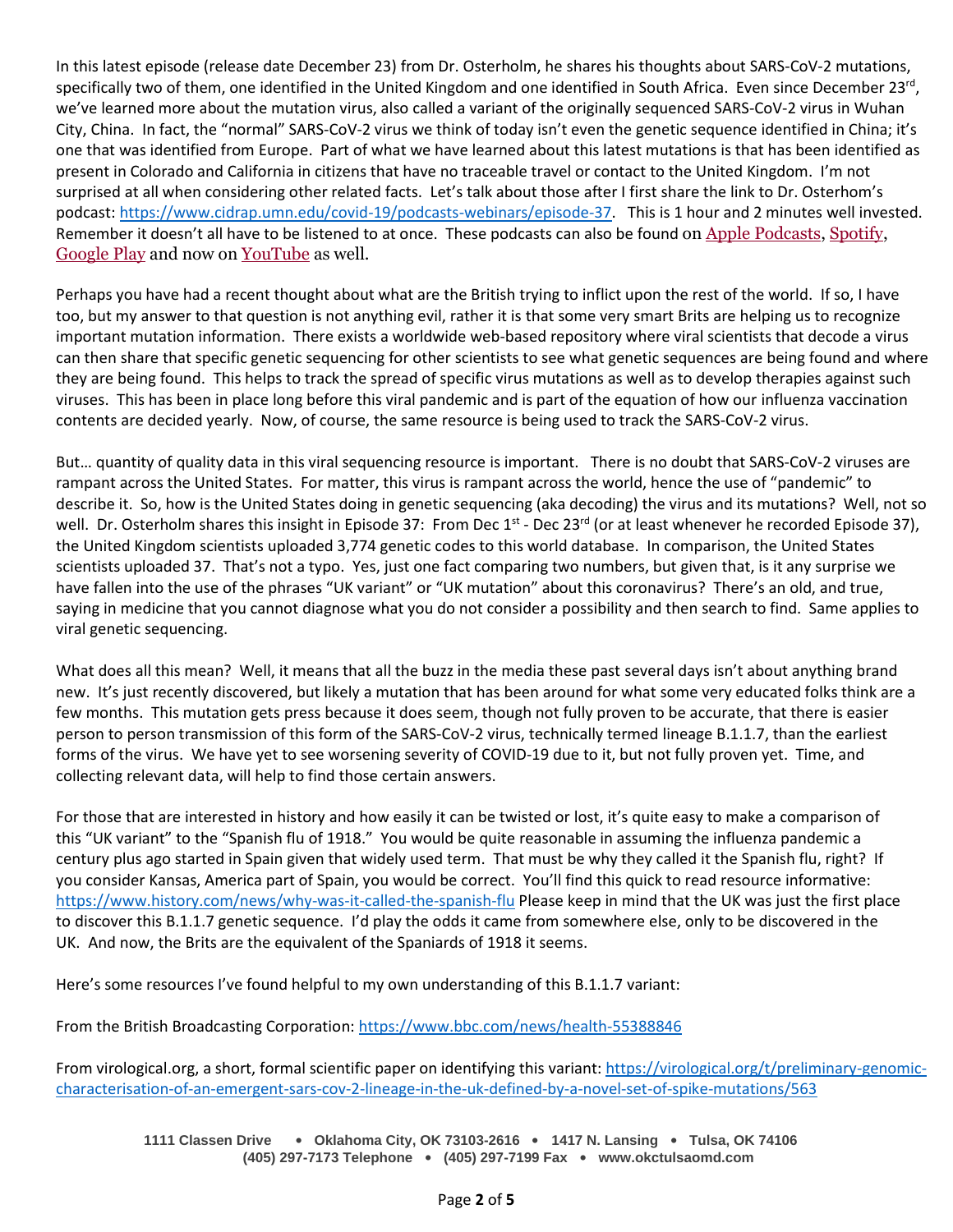From *The Washington Post* regarding worldwide efforts in genetic sequencing of the SARS-CoV-2 virus: [https://www.washingtonpost.com/world/2020/12/23/us-leads-world-coronavirus-cases-ranks-43rd-sequencing-check](https://www.washingtonpost.com/world/2020/12/23/us-leads-world-coronavirus-cases-ranks-43rd-sequencing-check-variants/)[variants/](https://www.washingtonpost.com/world/2020/12/23/us-leads-world-coronavirus-cases-ranks-43rd-sequencing-check-variants/) and note that this was published Dec 23<sup>rd</sup> with commentary towards the end that this variant of concern hasn't yet been found in the United States. Obviously, that changed this past week.

From *The Washington Post* yesterday regarding the discovery of the B.1.1.7 variant in Colorado and California: [https://www.washingtonpost.com/health/covid-variant-colorado-second-case/2020/12/30/1605b40a-4abc-11eb-a9f4-](https://www.washingtonpost.com/health/covid-variant-colorado-second-case/2020/12/30/1605b40a-4abc-11eb-a9f4-0e668b9772ba_story.html) [0e668b9772ba\\_story.html](https://www.washingtonpost.com/health/covid-variant-colorado-second-case/2020/12/30/1605b40a-4abc-11eb-a9f4-0e668b9772ba_story.html)

### **CDC COCA Webinar – COVID-19 Vaccine Reactions - Dec 30th**

Some updates to share from the Centers for Disease Control and Prevention (CDC) webinar yesterday regarding vaccination safety, specifically anaphylaxis following mRNA COVID-19 vaccination. Much of the information was shared with the CDC's Advisory Committee on Immunization Practices at its meeting just before Christmas. At that time, CDC had identified 6 case reports in the US of anaphylaxis following the Pfizer-BioNTech vaccine that met the Brighton Collaborative criteria for anaphylaxis

[\(https://reader.elsevier.com/reader/sd/pii/S0264410X07002642?token=3C90421269AD3DA915430E1BEA70330A397F20](https://reader.elsevier.com/reader/sd/pii/S0264410X07002642?token=3C90421269AD3DA915430E1BEA70330A397F208E07615B064A8C9E1A8E448EE538A6BF3626B70D1721C38A203491509E) [8E07615B064A8C9E1A8E448EE538A6BF3626B70D1721C38A203491509E\)](https://reader.elsevier.com/reader/sd/pii/S0264410X07002642?token=3C90421269AD3DA915430E1BEA70330A397F208E07615B064A8C9E1A8E448EE538A6BF3626B70D1721C38A203491509E)

It's important to keep perspective that these were 6 cases out of 272,001 vaccinations given in the US as of Dec 19th (source of vaccination numbers: <https://ourworldindata.org/covid-vaccinations> and the CDC) If everyone in Oklahoma got vaccinated and we used this data to estimate the number of anaphylaxis cases statewide, we would estimate a total of 87 cases of anaphylaxis. That's every single Oklahoman, from newborn to centenarian vaccinated. So, realistically, we would then only see about 40-45 cases statewide as not everyone is getting vaccinated by choice, contraindication, age, or other factors.

Very importantly, all the 6 cases in the US were recognized within the post-vaccination monitoring period at the vaccination sites. With no history of concerning allergic reactions to injectable medications or vaccines, you can expect to wait for 15 minutes post vaccination at the site. With any history of allergic reactions to injectable medications or vaccines, you can expect to wait for 30 minutes post vaccination at the site. Sites are advised by the CDC to have clinical staff readily available to monitor for any allergic symptoms and to have epinephrine for intramuscular injection available. In EMS, we must be ready to respond to a vaccination site for anaphylaxis care, though again with emphasis, this will prove a very rare event.

Specific contraindications discussed to the COVID-19 vaccine include a history of severe allergic reaction to any of the vaccine components or a history of any allergy to another mRNA vaccine. Persons with a history of immediate allergy to polyethylene glycol (PEG) or polysorbate should allow avoid this vaccine. As you can see, the list of specific contraindications remains quite short.

The ingredients for both the Pfizer/BioNTech and Moderna vaccines are shared at the end of this section. The source is directly from slides used in the CDC webinar yesterday, which can be accessed at: [https://emergency.cdc.gov/coca/calls/2020/callinfo\\_123020.asp](https://emergency.cdc.gov/coca/calls/2020/callinfo_123020.asp)

Also, I'm sharing a table used in the webinar that can be useful to friends and family wondering about post-vaccination symptoms. It's not a bad review for us, too.

Very importantly, as I'm aware that many do have food allergies or allergies to bees, wasps, etc., the CDC vaccine safety team experts shared that there are no contraindications or precautions to getting the COVID-19 mRNA vaccines if allergic to food (including eggs or gelatin), pets, venoms, environmental agents, oral medications, or latex.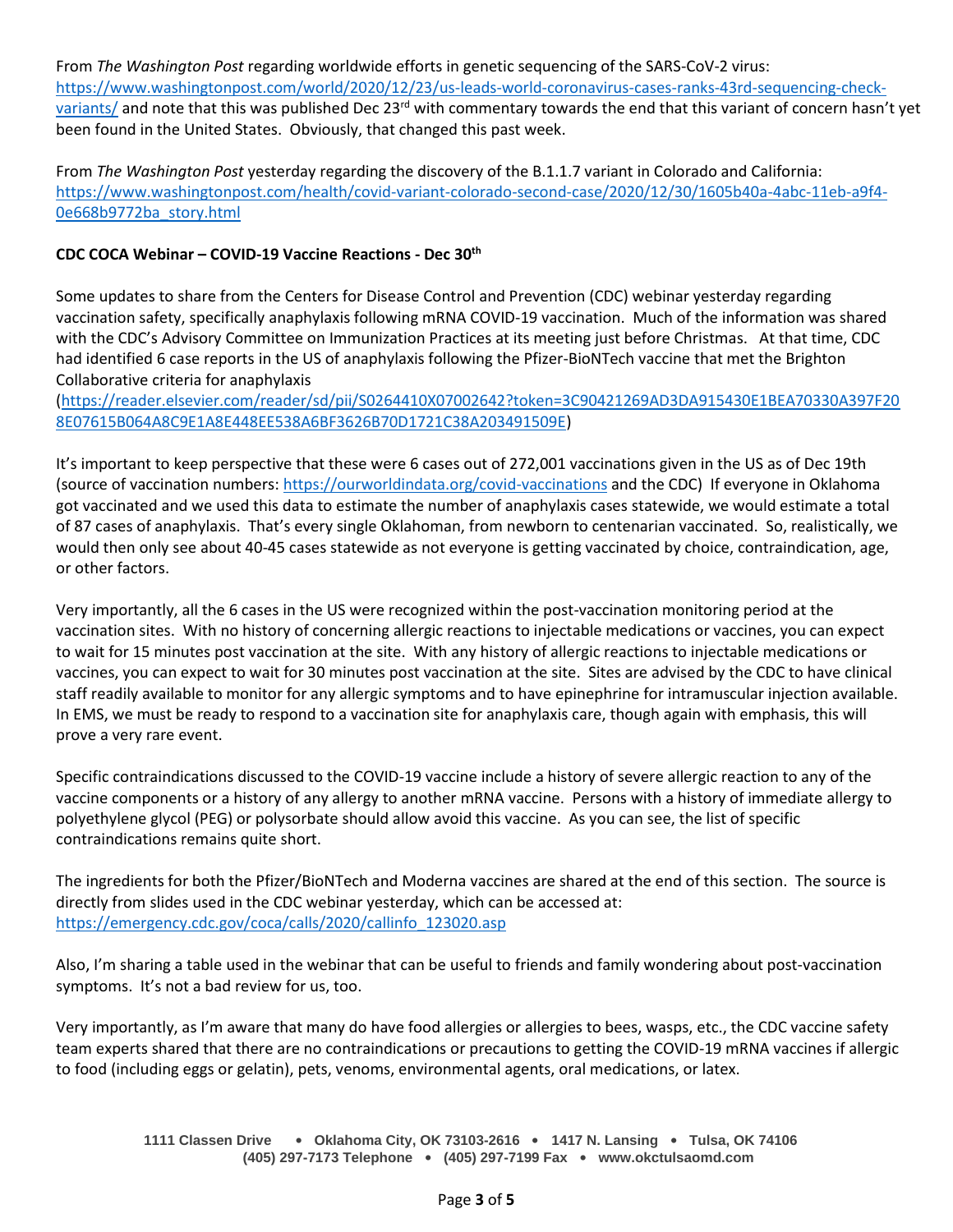# **Ingredients<sup>\*</sup> included in mRNA COVID-19 vaccines**

| <b>Description</b>           | <b>Pfizer-BioNTech</b>                                                              | <b>Moderna</b>                                                                               |  |
|------------------------------|-------------------------------------------------------------------------------------|----------------------------------------------------------------------------------------------|--|
| <b>mRNA</b>                  | nucleoside-modified mRNA encoding the viral<br>spike (S) glycoprotein of SARS-CoV-2 | nucleoside-modified mRNA encoding the viral<br>spike (S) glycoprotein of SARS-CoV-2          |  |
| Lipids                       | 2[(polyethylene glycol)-2000]-N,N-<br>ditetradecylacetamide                         | PEG2000-DMG: 1,2-dimyristoyl-rac-glycerol,<br>methoxypolyethylene glycol                     |  |
|                              | 1,2-distearoyl-sn-glycero-3-phosphocholine                                          | 1,2-distearoyl-sn-glycero-3-phosphocholine                                                   |  |
|                              | cholesterol                                                                         | cholesterol                                                                                  |  |
|                              | (4-hydroxybutyl)azanediyl)bis(hexane-6,1-<br>diyl)bis(2-hexyldecanoate)             | SM-102: heptadecan-9-yl 8-((2-hydroxyethyl)<br>(6-oxo-6-(undecyloxy) hexyl) amino) octanoate |  |
| Salts,<br>sugars,<br>buffers | potassium chloride                                                                  | Tromethamine                                                                                 |  |
|                              | monobasic potassium phosphate                                                       | Tromethamine hydrochloride                                                                   |  |
|                              | sodium chloride                                                                     | <b>Acetic acid</b>                                                                           |  |
|                              | dibasic sodium phosphate dihydrate                                                  | Sodium acetate                                                                               |  |
|                              | sucrose                                                                             | sucrose                                                                                      |  |

\*Ac ennoteed in the necessibles information

## Distinguishing allergic reactions from other types of reactions

|                                 | anaphylaxis)                              | <b>Vasovagal reaction</b>                      | Vaccine side effects (local and systemic) |  |
|---------------------------------|-------------------------------------------|------------------------------------------------|-------------------------------------------|--|
| <b>Timing after</b>             | Most occur within 15-30 minutes of        | Most occur within 15 minutes                   | Median of 1 to 3 days after vaccination   |  |
| vaccination                     | vaccination                               |                                                | (with most occurring day after            |  |
|                                 |                                           |                                                | vaccination)                              |  |
| <b>Signs and symptoms</b>       |                                           |                                                |                                           |  |
| <b>Constitutional</b>           | Feeling of impending doom                 | Feeling warm or cold                           | Fever, chills, fatigue                    |  |
| <b>Cutaneous</b>                | Skin symptoms present in ~90% of          | Pallor, diaphoresis, clammy skin, sensation of | Pain, erythema or swelling at injection   |  |
|                                 | people with anaphylaxis, including        | facial warmth                                  | site; lymphadenopathy in same arm as      |  |
|                                 | pruritus, urticaria, flushing, angioedema |                                                | vaccination                               |  |
| <b>Neurologic</b>               | Confusion, disorientation, dizziness,     | Dizziness, lightheadedness, syncope (often     | Headache                                  |  |
|                                 | lightheadedness, weakness, loss of        | after prodromal symptoms for a few seconds     |                                           |  |
|                                 | consciousness                             | or minutes), weakness, changes in vision       |                                           |  |
|                                 |                                           | (such as spots of flickering lights, tunnel    |                                           |  |
|                                 |                                           | vision), changes in hearing                    |                                           |  |
| <b>Respiratory</b>              | Shortness of breath, wheezing,            | Variable; if accompanied by anxiety, may       | N/A                                       |  |
|                                 | bronchospasm, stridor, hypoxia            | have an elevated respiratory rate              |                                           |  |
| Cardiovascular                  | Hypotension, tachycardia                  | Variable; may have hypotension or              | N/A                                       |  |
|                                 |                                           | bradycardia during syncopal event              |                                           |  |
| <b>Gastrointestinal</b>         | Nausea, vomiting, abdominal cramps,       | Nausea, vomiting                               | Vomiting or diarrhea may occur            |  |
|                                 | diarrhea                                  |                                                |                                           |  |
| <b>Musculoskeletal</b>          | N/A                                       | N/A                                            | Myalgia, arthralgia                       |  |
| <b>Vaccine recommendations</b>  |                                           |                                                |                                           |  |
| Receive 2 <sup>nd</sup> dose of | <b>No</b>                                 | Yes                                            | Yes                                       |  |
| mRNA COVID-19                   |                                           |                                                |                                           |  |

**1111 Classen Drive** • **Oklahoma City, OK 73103-2616** • **1417 N. Lansing** • **Tulsa, OK 74106 (405) 297-7173 Telephone** • **(405) 297-7199 Fax** • **www.okctulsaomd.com**

20